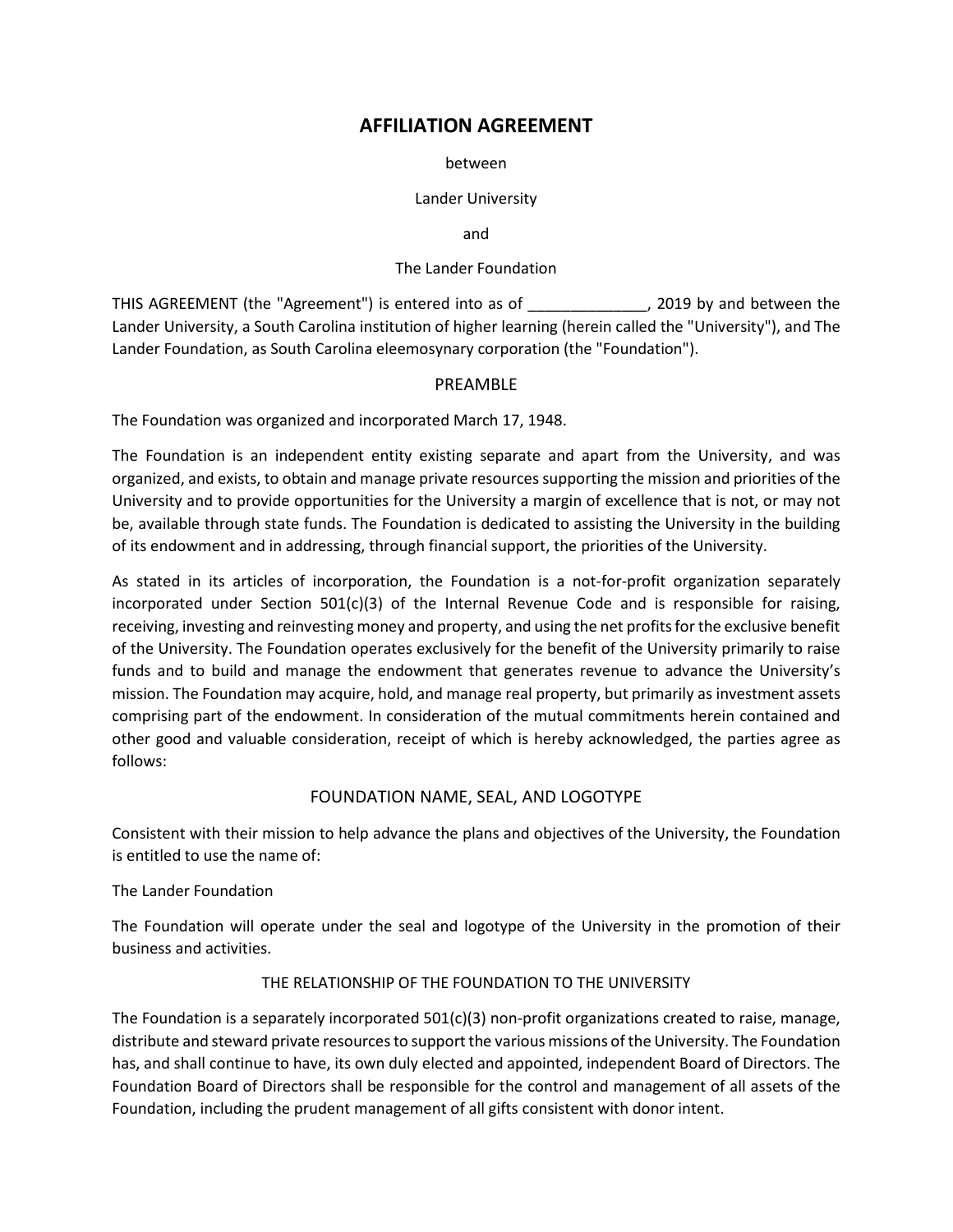The Foundation is an independent entity, existing separate and apart from the University, having its own Board of Directors, Officers, and Bylaws.

The Foundation is responsible for the performance and oversight of all aspects of its operations based on the comprehensive Bylaws that addresses the Boards' fiduciary responsibilities and duties including expectations of individual officers, directors, and members based upon ethical guidelines and policies. The University is responsible for the employment, compensation and evaluation of all Foundation employees, including the Foundation's Executive Director. The Foundation's employees, including the Executive Director, may be State of South Carolina employees and may be paid by the University.

Upon request by the University's Board of Trustees, and approval by the Foundation's Board of Directors, the Foundation may designate a portion of its unrestricted funds for salary supplements for the University's President and other executive leadership positions. Other funds may be requested for reasonable expenses for the President. The Foundation will either transfer those funds to the University in compliance with state and federal law, Foundation policies and University policies, or reimburse appropriate expenditures. The University's expenditures will comply with the provisions of the Internal Revenue Code and be consistent with the Foundation's mission. Such funds will be audited as part of the Foundation's annual independent audits.

# THE UNIVERSITY'S RELATIONSHIP TO THE FOUNDATION

The University's President is responsible for communicating to the Foundation the University's priorities and long-term plans and goals as approved by the University Board of Trustees.

The University recognizes that the Foundation is a private, independent corporation with the authority to keep all records and data confidential consistent with the law.

To facilitate and enhance communication between the University and the Foundation, the Foundation Board shall consist of University designated members described in Art. II,

Sec. 1. of the By-Laws of the Lander Foundation (last amended August 23, 2018).

The Executive Director of the Foundation shall be included as a member of the University President's Cabinet (or similarly named body) and shall have regular access to this group. The University shall include the Foundation as active and prominent participants in the strategic planning for the University and shall provide regular updates of such plan(s) in order for the Foundation to be kept currently informed of such planning.

The University shall establish and enforce policies that support the Foundation's ability to respect the privacy and confidentiality of donor records.

#### FOUNDATION RESPONSIBILITES

The Foundation shall create an environment conducive to increasing levels of private support for the mission and priorities of the University.

The Foundation will establish, adhere to, and periodically assess its gift acceptance and management policies. It will work with the Office of University Advancement to promptly acknowledge and issue receipts for all gifts on behalf of the Foundation and the University and provide appropriate recognition and stewardship of such gifts.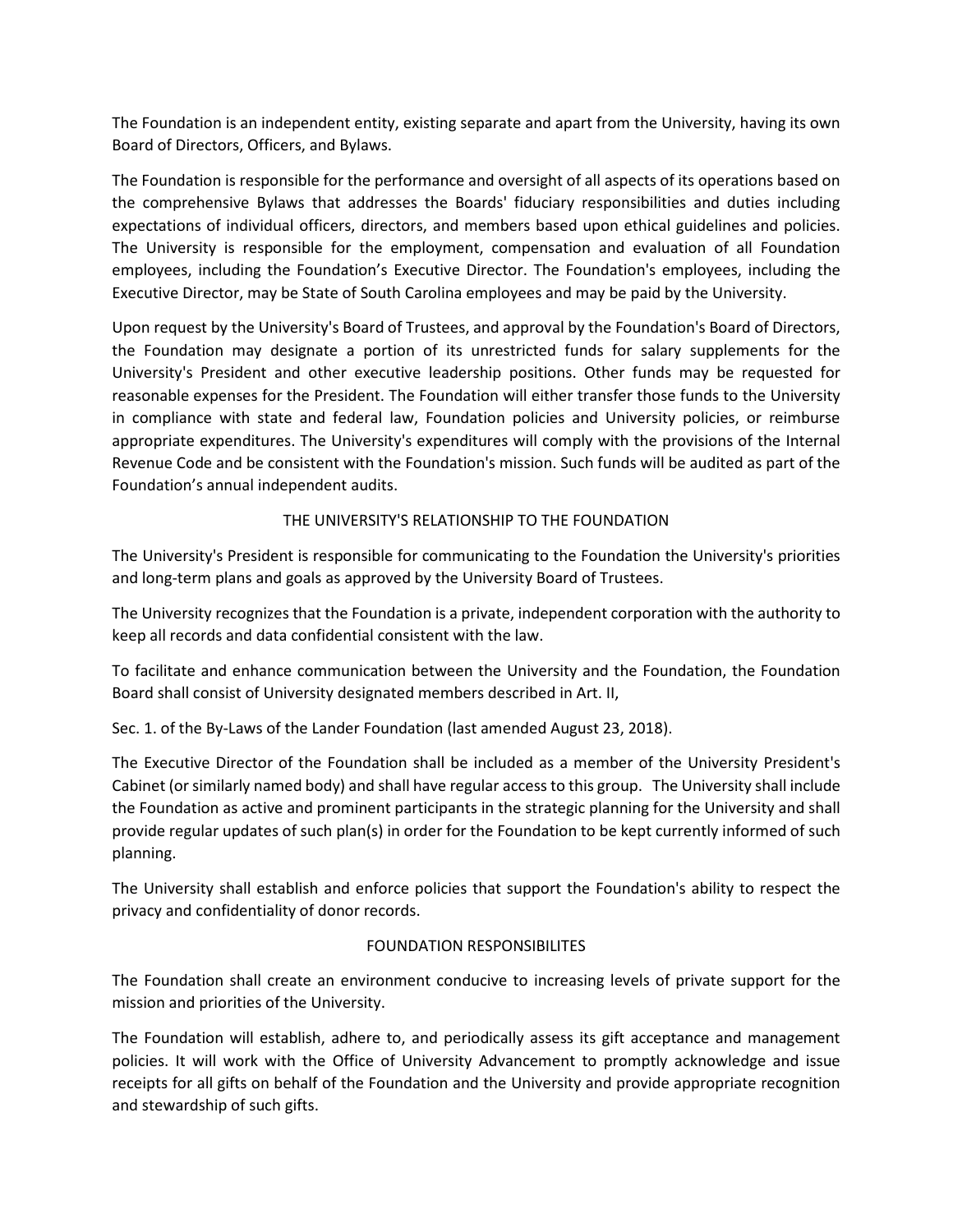The Foundation shall not accept grants from the state or federal agencies, except in special circumstances that are approved by the University Board of Trustees, the Foundation Board of Directors and the governmental agency.

The Foundation shall maintain and enforce policies to protect donor confidentiality and rights.

### ASSET MANAGEMENT

The Foundation will establish asset-allocation, disbursement, and spending policies that adhere to applicable federal and state laws including the Uniform Prudent Management of Institutional Funds Act (UPMIFA). Consistent with its policies and procedures, the Foundation will receive, hold, manage, invest, and disburse contributions of cash, securities, patents, copyrights, and other forms of property, including immediately vesting gifts and deferred gifts that are contributed in the form of planned and deferred gift instruments, and as more specifically set forth in the article of incorporation of the Foundation, as amended.

The Foundation will build and manage the endowment prudently, with the objectives of 1) generating returns sufficient to meet the annual drawdown requested by the University without impairment of the corpus; 2) producing over the long term average annual returns that at least match those of a weighted market benchmark consisting of 70 percent equities and 30 percent fixed income; and 3) avoiding volatility in returns that is exceptionally greater than that of the market benchmark.

The Foundation will develop an Investment Policy Statement that lays out the investment strategy for the endowment, asset allocation guidelines, acceptable risk parameters, and the chosen endowment management model, as well as Investment Committee and staff responsibilities. The Directors of the Foundation shall periodically review the Investment Policy Statement and revise as needed to ensure that it is up to date respecting market developments and the University's needs.

The Foundation will use one or more external managers to invest the endowment. These will be selected based on criteria including their performance track records and experience, their fit with the foundation's investment strategy, their stability as a firm, and their fee structure. Each manager will be assigned an appropriate market benchmark, and its performance will be judged vis a vis that benchmark over a market cycle. The service of investment managers may be terminated for reasons including persistent underperformance relative to their benchmark, investment decisions inconsistent with their agreement with the Foundation, changes at the firm that pose business risk, and changes in the Foundation's investment strategy. The Investment Committee of the Foundation will have the primary responsibility for hiring and firing investment managers.

The staff of the Foundation is responsible for reporting to the Board of the Foundation and the University at least twice annually the recent and long-term total return of the endowment, consisting of the combined weighted return of each manager, and an analysis of each manager's performance. The report will show the total endowment performance relative to that of the overall weighted market benchmark and of a peer endowment universe The Foundation may engage a consultant if needed to provide this independent report on the total endowment's comparative performance.

The Foundation will engage an independent accounting firm annually to conduct an audit of the Foundation's financial and operational records and will provide the University with a copy of the annual audited financial statements.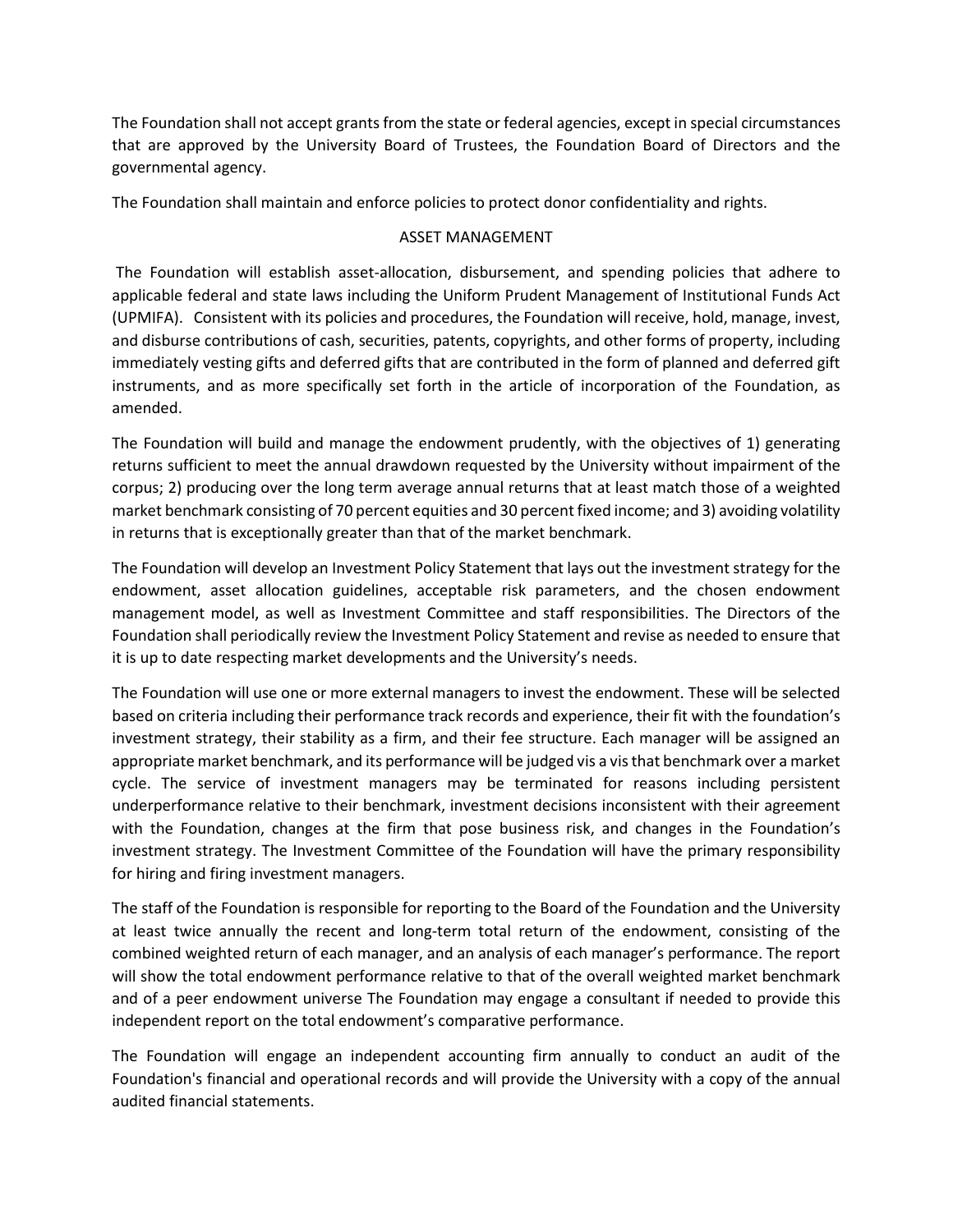The Foundation may explore current opportunities, including acquisition and management of real estate in support of the University for future allocation, transfer, or use.

The Foundation may pursue entrepreneurial activities and engage in such activities individually or with other entities, including, but not limited to, purchasing, developing, leasing, or managing real estate for potential university expansion, student housing, or related endeavors. It also may hold licensing agreements and other forms of intellectual property, borrow funds, or guarantee debt incurred by the University, or engage in other activities to increase the Foundation's revenue.

When distributing gift funds to the University, the Foundation will disclose any terms, conditions, or limitations imposed by the donor(s) or legal determination of the gift. The University will abide by such restrictions, including confidentiality requirements, and provide documentation upon request by the Foundation.

# TRANSFER OF FUNDS

The Foundation is the primary depository of private gifts and will transfer funds to the designated entities within the University in compliance with its Bylaws, applicable rules, and regulations, and laws, University policies, and donor conditions as evidenced by gift agreements.

The Foundation's disbursements on behalf of the University must be reasonable, ordinary and necessary business expenses that support the institution, are consistent with donor intent, and do not conflict with the state or federal law, specifically including IRS regulations.

# FOUNDATION FUNDING AND ADMINISTRATION

The Foundation is responsible for establishing a financial plan to underwrite the cost of Foundation programs, operations, and services.

The Foundation has the right to use a reasonable percentage of the annual unrestricted funds, and assess fees for services to support its operations. The use of fees, including, but not limited to, service, management, and custodial fees shall be disclosed to donors and the University.

The Foundation shall maintain, at its own expense, copies of the plans, budgets, and other records developed in connection with the performance of its obligations.

The Foundation will provide access to data and records to the University in accordance with applicable laws and Foundation policies. The Foundation will provide, in a timely manner, copies of its annual report, and other information that may be publicly released.

#### COORDINATION OF MUTUAL ACTIVITIES

This Agreement is intended to set forth policies and procedures that will contribute to the coordination of the mutual activities of the University and the Foundation.

To ensure effective achievement of the terms of this Agreement, the University's and Foundation's officers and board representatives shall hold periodic meetings to foster and maintain productive relationships and to ensure open and continuing communications and alignment of priorities.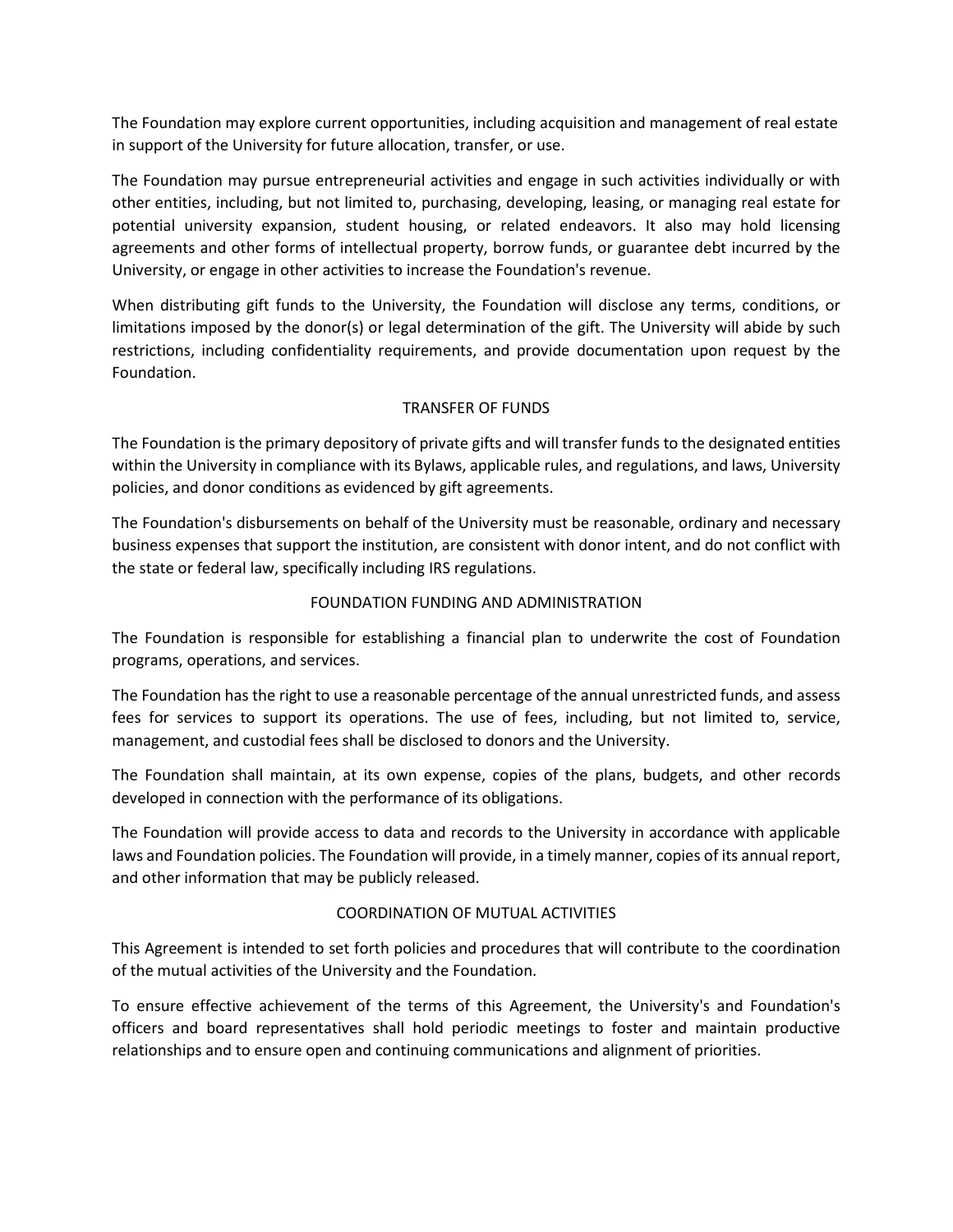#### PERIODIC REVIEW OF AGREEMENT

In addition to the periodic meetings as noted above, the University's and Foundation's officers and board representatives shall meet not less than once every five (5) years to review the terms of this Agreement.

#### TERMINATION OF AGREEMENT

Upon ninety (90) days written notice as herein provided, and without cause, (i) the University may terminate this Agreement with the Foundation, or (ii) the Foundation may terminate this Agreement with the University. In the event of such termination, and within two hundred ten (210) days from the effective date of the notice of termination, (i) the University will pay to the party or parties to whom it gave, or from whom it received, notice of termination all indebtedness due such party or parties, and (ii) such other party or other parties giving, or receiving, such notice of termination shall pay the University all indebtedness due.

The word "indebtedness" shall include, but is not limited to, any debt incurred on the other's behalf such as lease payments, advanced funds, and funds borrowed for specific initiatives for the benefit of the other party. Additionally, each party will remain obligated for the full performance of any other agreement or agreements existing between the parties.

If any party fails to substantially perform the duties and obligations it owes to another party, hereunder, and such failure or non-performance continues for a period of thirty (30) days after receiving notice of such failure or default from the other specifying the failure or default complained of, the non-defaulting party shall have the option of terminating this Agreement with the defaulting party. In the event of such termination, and just as provided for above with respect to termination without cause, and within two hundred ten (210) days following the effective date of the notice of termination, (i) the University will pay to the party or parties to whom it gave, or received, notice of termination, all indebtedness due such party or parties; and (ii) such other party or other parties giving, or receiving, such notice of termination shall pay the University all indebtedness due. The word "indebtedness" shall include, but is not limited to, any debt incurred on the other's behalf such as lease payments, advanced funds, and funds borrowed for specific initiatives for the benefit of the other party. Additionally, each party will remain obligated for the full performance of any other agreement existing between the parties. Furthermore, in the event of any such uncured failure or uncured default after notice of the aforesaid, the non-defaulting party, upon termination of this Agreement shall be entitled to all rights and remedies at law or in equity.

#### TRANSFER OF ASSETS

Consistent with provisions appearing in the Foundation's Bylaws and Articles of Incorporation, should either or both of the Foundation cease to exist or cease to be Internal Revenue Code  $501(c)(3)$ organizations, the Foundation(s) will transfer assets and property to the University, to a reincorporated successor foundation, or to the state or federal government for public purposes, in accordance with the law and donor intent.

#### NOTICE

Each notice required, or permitted, to be given hereunder shall be in writing, and shall comply with the requirements of this paragraph. The notice shall be deemed to be duly given if: either (i) hand delivered to the person(s) listed below for each party; (ii) sent by registered or certified mail addressed to such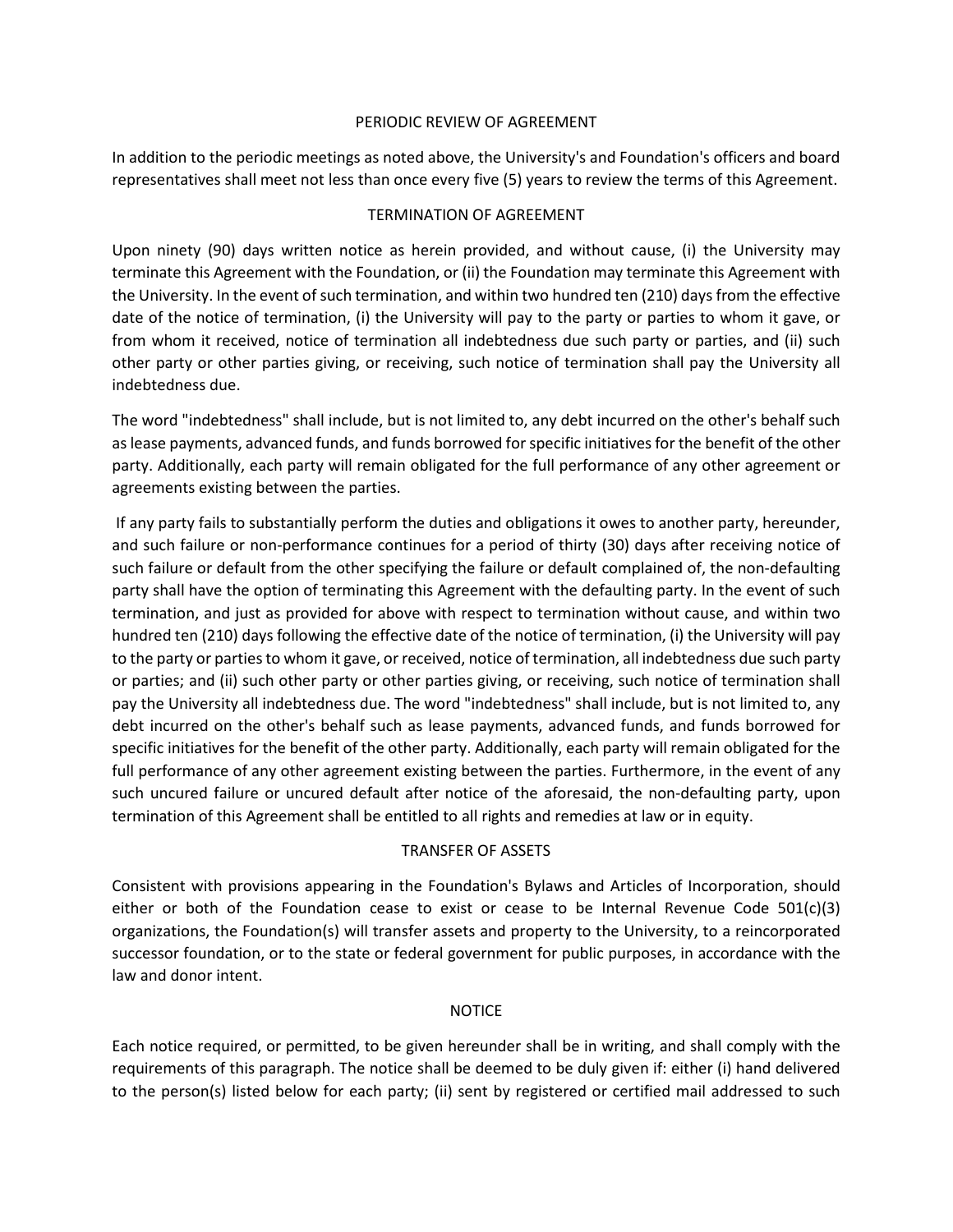person at the address as provided below; or (iii) delivered by recognized overnight delivery to the address of such person as provided below. Notice shall be deemed effective at the time of hand delivery, or upon two (2) business days following deposit of the notice in the United States Mail for registered or certified delivery, or upon the next business day following delivery to the overnight courier for overnight delivery. Any party shall have the right, from time to time, to change the name and/or address to which notices shall be sent, by giving to the other party or parties, at least five (5) days prior notice of the change.

To Lander University:

Lander University c/o Vice President of Business and Administration 320 Stanley Ave. Greenwood, South Carolina 29649

To The Lander Foundation: The Lander Foundation c/o Executive Director 302 Hampton Ave. Greenwood, South Carolina 29646

with copy to:

Lander University c/o Vice President for University Advancement 320 Stanley Ave. Greenwood, South Carolina 29646

#### ATTORNEY'S FEES

If either party shall be required to employ an attorney to enforce or defend the rights of such party hereunder, the prevailing party shall be entitled to recover reasonable attorneys' fees and costs. The "prevailing party" is the party who received substantially the relief sought, whether by judgement, summary judgement, dismissal, settlement or otherwise.

#### WAIVER

One or more waivers of any breach of any covenant, term or condition of this Agreement by any party shall not be construed as a waiver of a subsequent breach of the same covenant, term or condition. The consent or approval by any party to, or of any act by, the other party of parties requiring such consent or approval of any subsequent similar act.

#### **HEADINGS**

The paragraph headings as to contents of particular paragraphs herein are inserted only for the convenience, and are in no way to be construed as a part of this Agreement or as a limitation on the scope of the particular paragraphs to which they refer.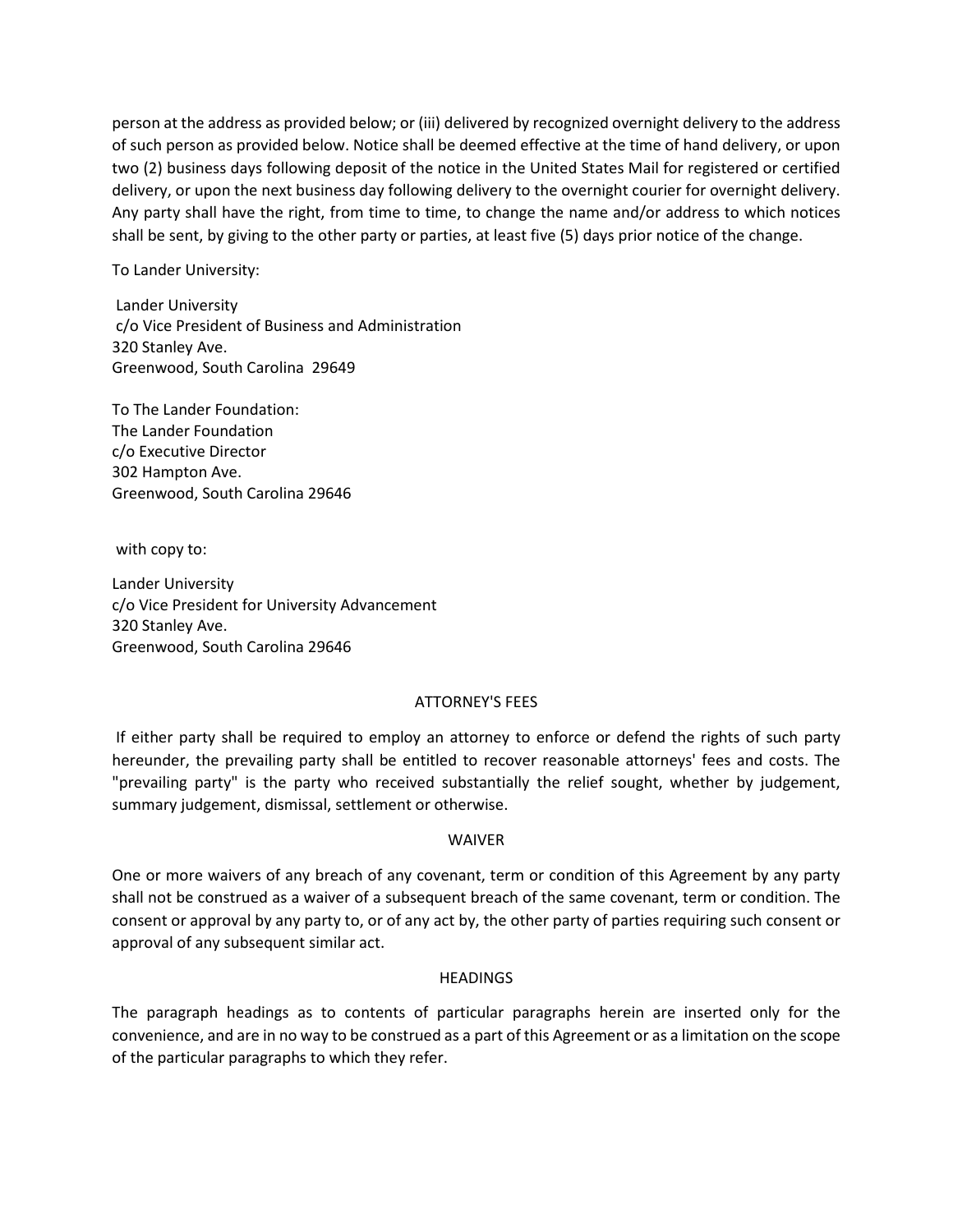#### **BENEFIT**

The Agreement and all of the covenants and conditions hereof shall inure to the benefit of and be binding upon the parties hereto, and their respective successors and assigns.

#### AMENDMENT

The Agreement may be modified and amended by an agreement in writing signed by all the parties hereto, or their successors in interest, and in the sole discretion of each.

# ENTIRE AGREEMENT

The Agreement contains the entire agreement between the parties hereto and may not be modified in any manner other than by agreement in writing signed by all the parties hereto, or their successors in interest as heretofore provided.

*[Remainder of page left intentionally blank. Signatures appear on the following page.]*